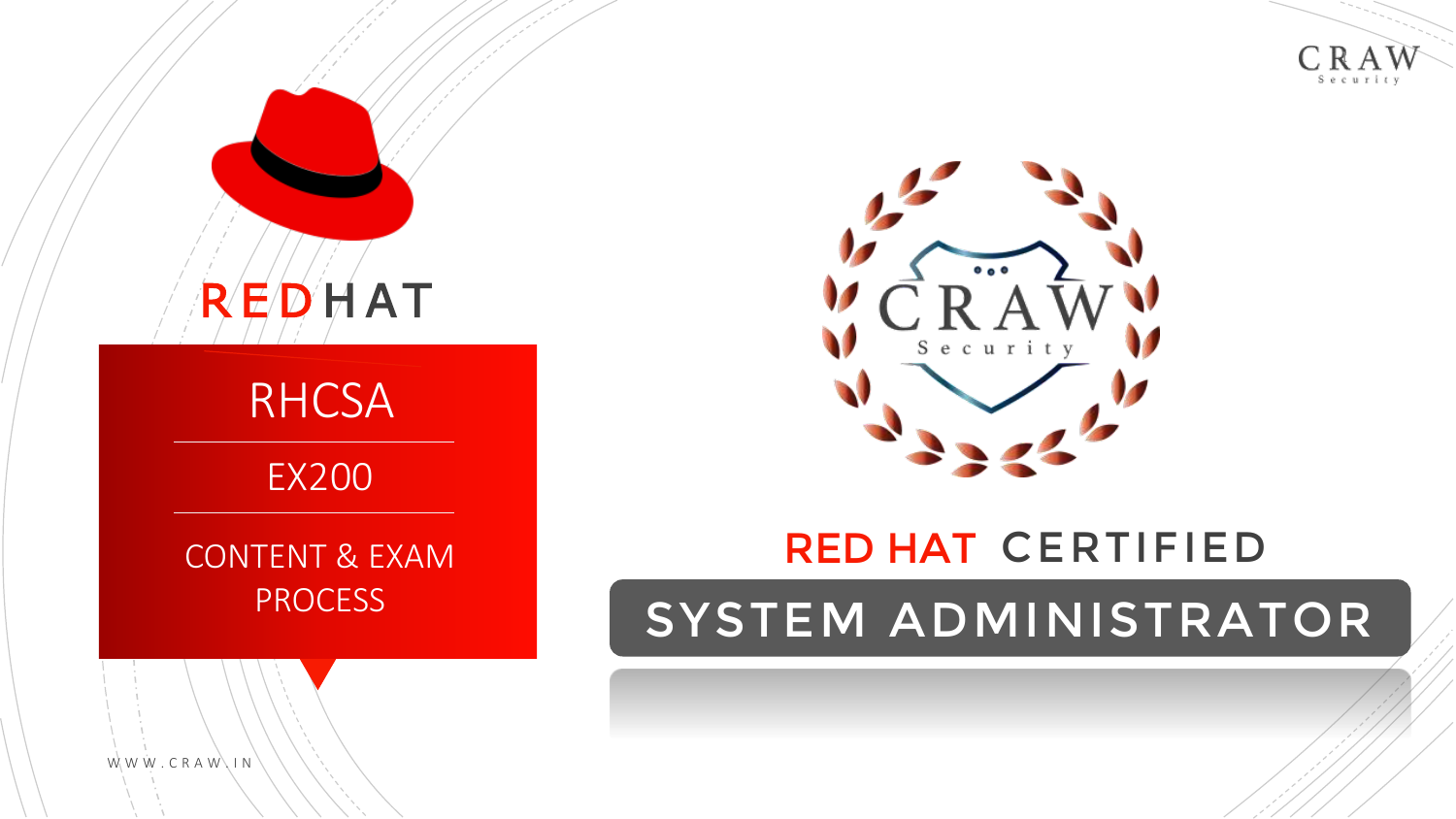# About CRAW SECUIRTY

CRAW Security offers high level of technical education to the students, clients and partners in IT Industry by our well qualified, certified and experienced trainers. We are specialized in Information Security, Technical education and Technology Training. We are serving since 2012 to this industry as a services and training provider, efficiently. CRAW Security has a well prepared, certified and international course curriculum for all of our courses. We offers registered and authorized certification from different councils and renowned authorities, to our students from India and to the entire world as a authorized training centre for **EC-Council, Redhat,** CompTIA, CISCO, Adobe, Hadoop.

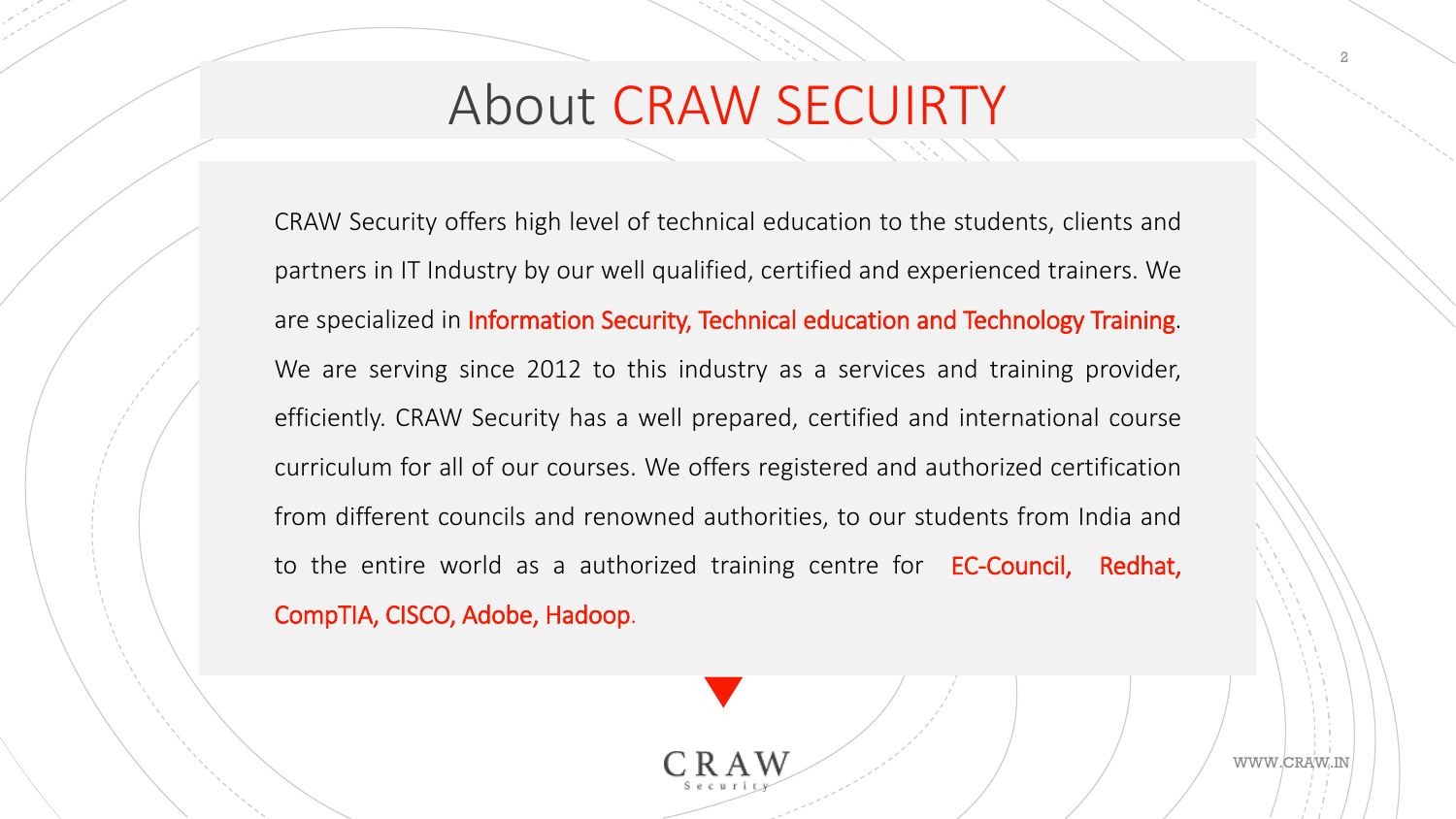#### About RHCSA Course

Red Hat Certified System Administrator (RHCSA) is considered to be the "basic" Red Hat certification. It is appropriate for system administrators as well as professionals in a variety of related roles, including database administrators, developers, and support technicians. RHCSA Certification can be earned by passing a hands-on, labbased exam that covers the core system administration skills of Red Hat Enterprise Linux environments require.

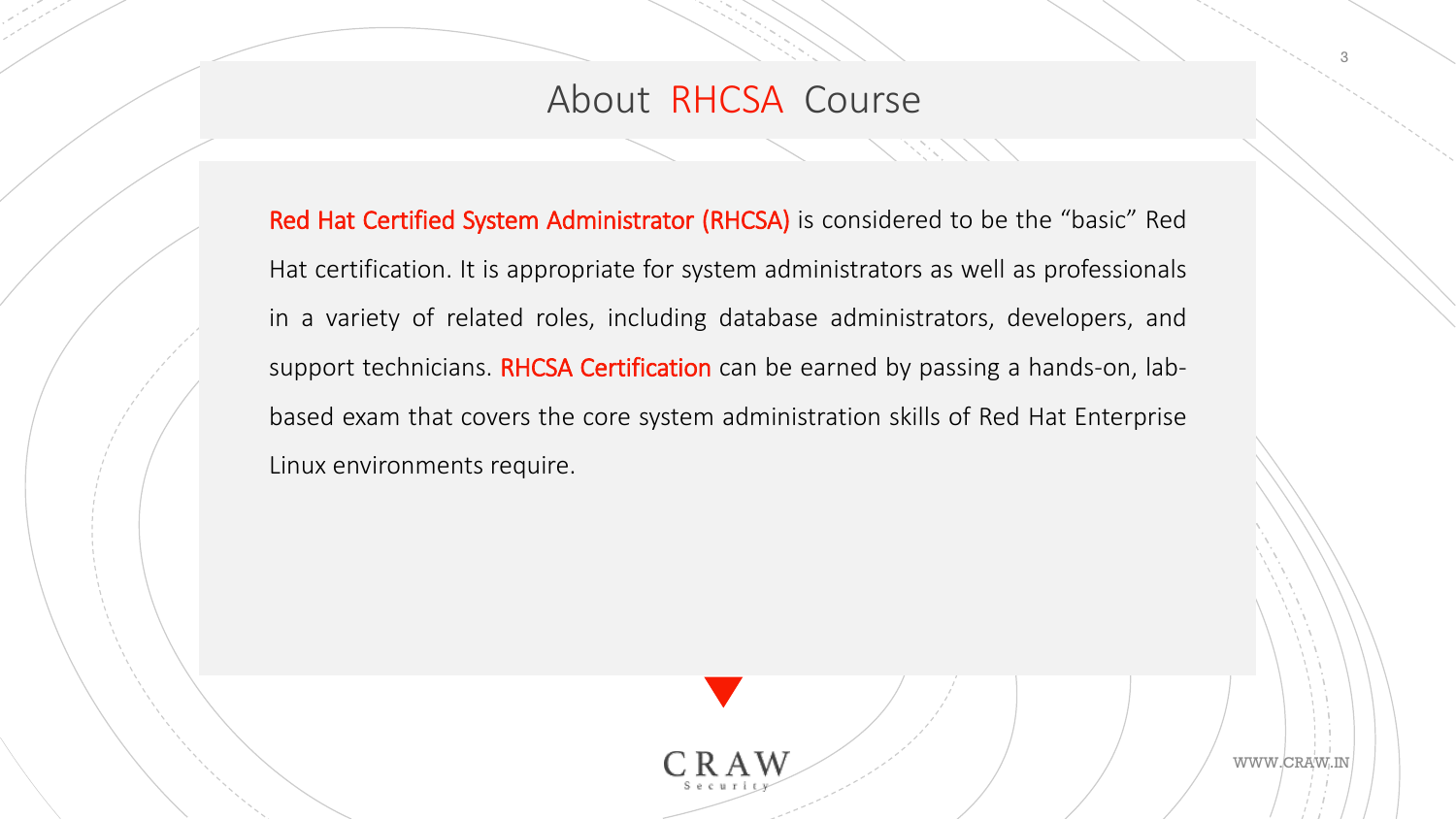### Skills You Acquire

- Understand and use essential tools for handling files, directories, command-line environments, and documentation
- Create simple shell scripts
- Operate running systems, including booting into different run levels, identifying processes, starting and stopping virtual machines, and controlling services
- Configure local storage using partitions and logical volumes
- Create and configure file systems and file system attributes, such as permissions, encryption, access control lists, and network file systems
- Deploy, configure, and maintain systems, including software installation, update, and core services
- Manage users and groups
- Manage security, including basic firewall and SELinux configuration
- Perform basic container management



WWW.CRAW.IN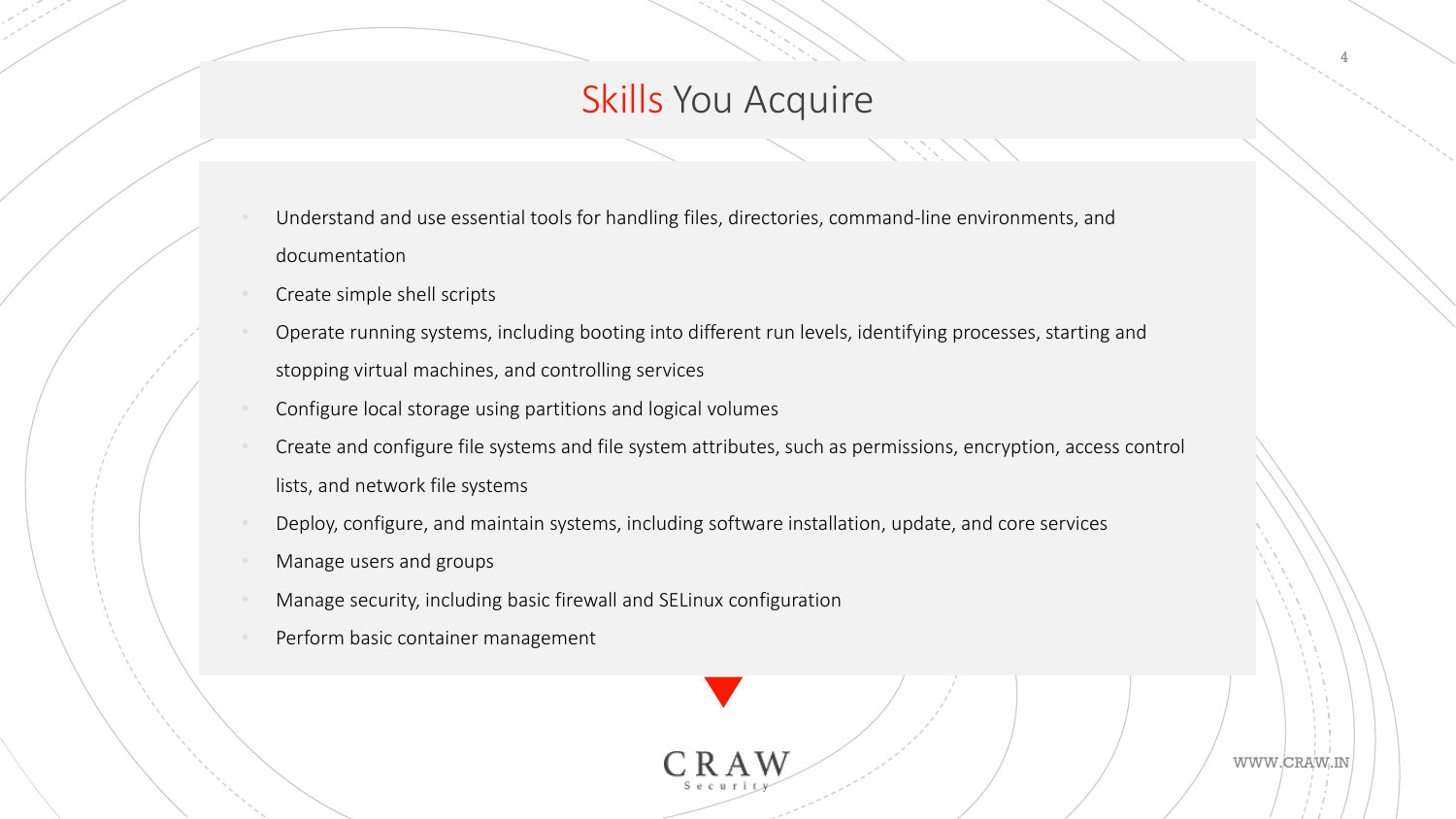RHCSA (Red Hat Certified System Administrator) Exam - EX200

## STUDY MATERIAL

Red Hat System Administration I (RH124)

17 Lessons 12 Lessons

Red Hat System Administration II (RH134)



WWW.CRAW.IN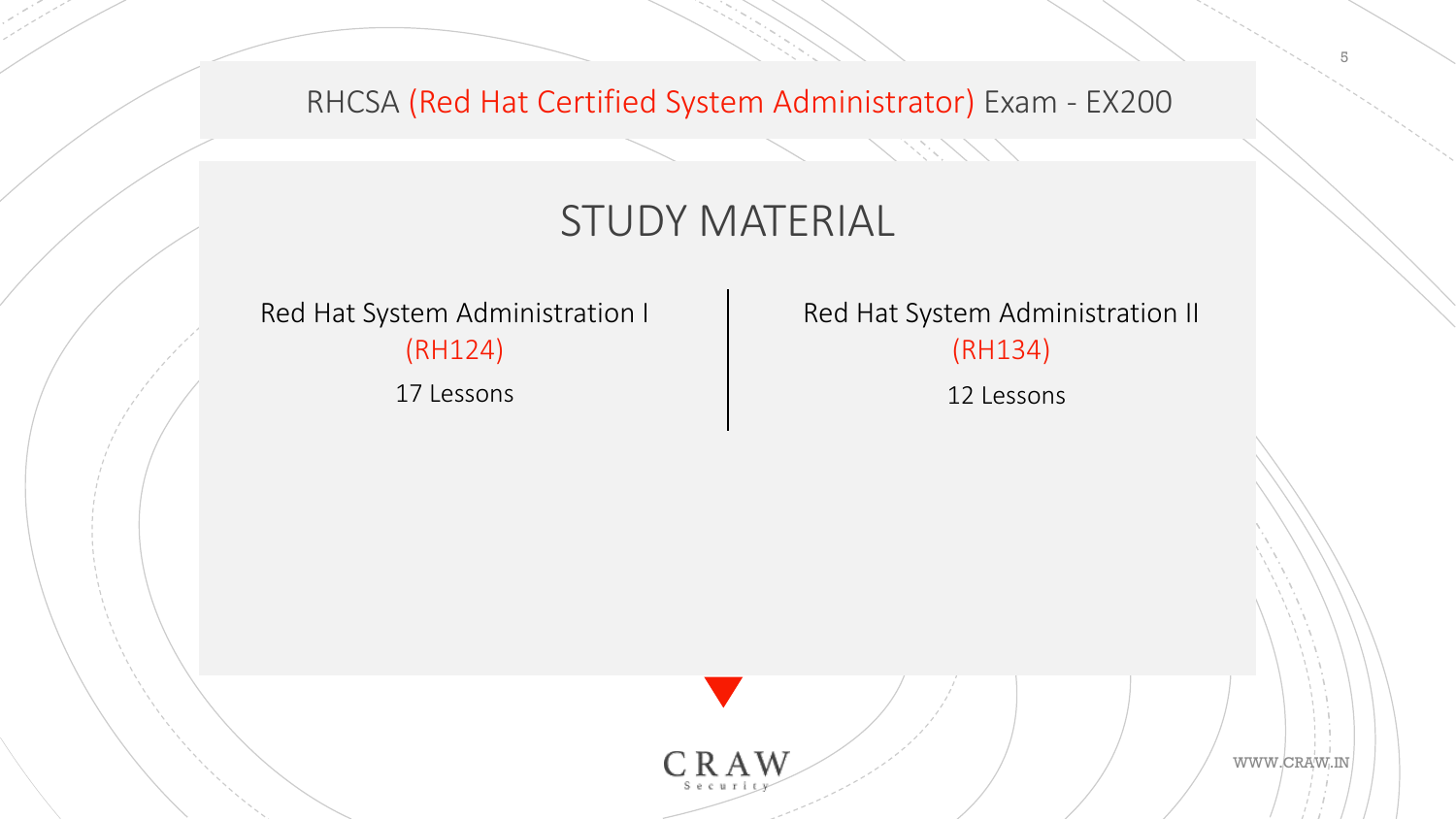#### SA1 Book Course Content (RH124)

- Getting Started with Red Hat Enterprise Linux
- Accessing the Command Line
- 3. Managing Files From the Command Line
- 4. Getting Help in Red Hat Enterprise Linux
- 5. Creating, Viewing, and Editing Text Files
- 6. Managing Local Users and Groups
- Controlling Access to Files

 $\frac{1}{\gamma}$ 

- Monitoring and Managing Linux Processes
- 9. Controlling Services and Daemons
- Configuring and Securing SSH
- Analyzing and Storing Logs
- Managing Networking
- Archiving and Transferring Files
- Installing and Updating Software Packages
- Accessing Linux File Systems
- 13. Analyzing Servers and Getting Support
- Comprehensive Review

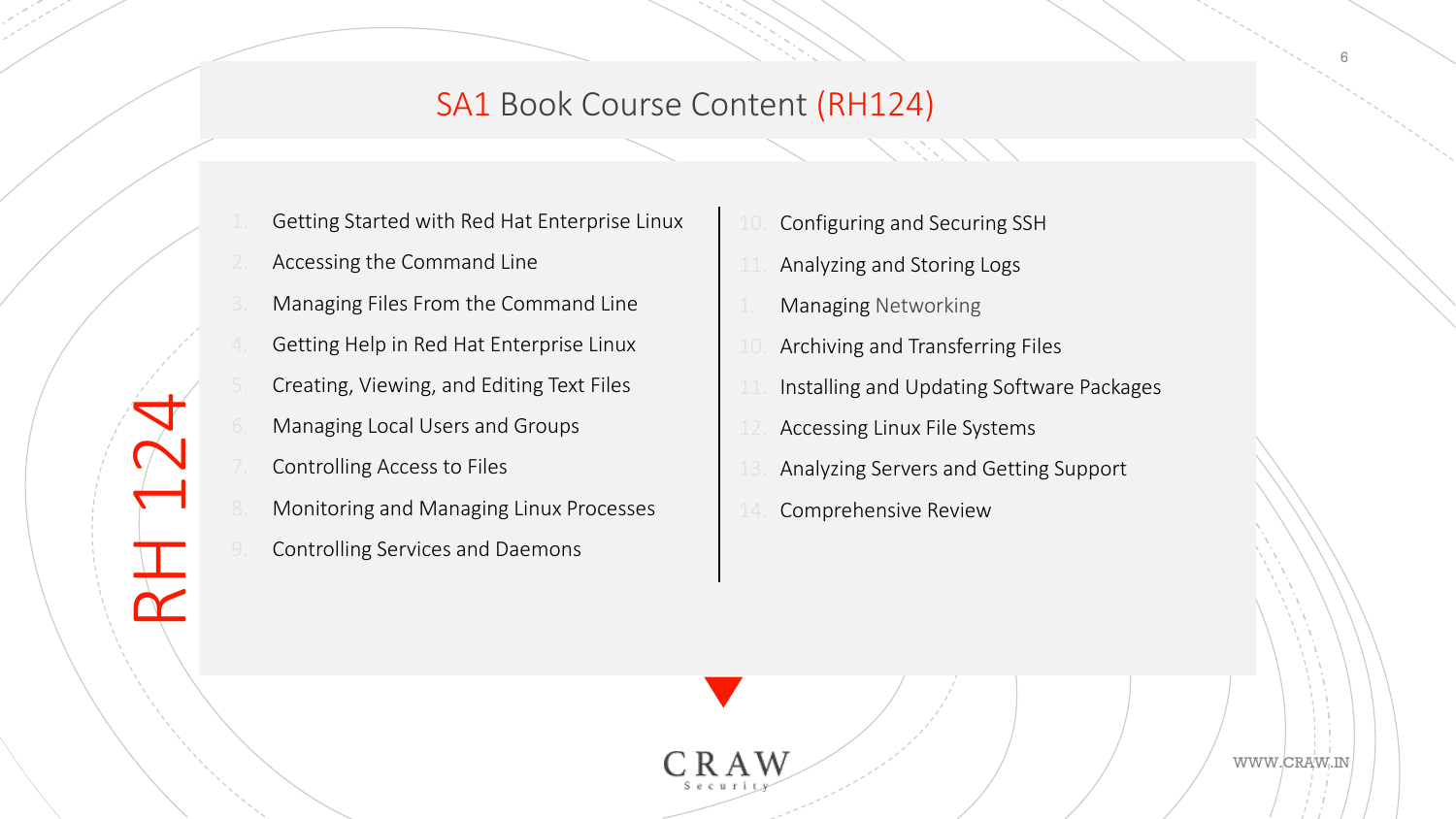#### SA2 Book Course Content (RH134)

- Improving Command-line Productivity
- Scheduling Future Tasks
- Tuning System Performance
- 4. Controlling Access to Files with ACLs
- 5. Managing SELinux Security
- Managing Basic Storage

 $\frac{\Gamma}{\Upsilon}$ 

- Managing Logical Volumes
- Implementing Advanced Storage Features
- 9. Accessing Network-Attached Storage
- 10. Managing Network Security
- 11. Installing Red Hat Enterprise Linux
- 12. Comprehensive Review



WWW.CRAW.IN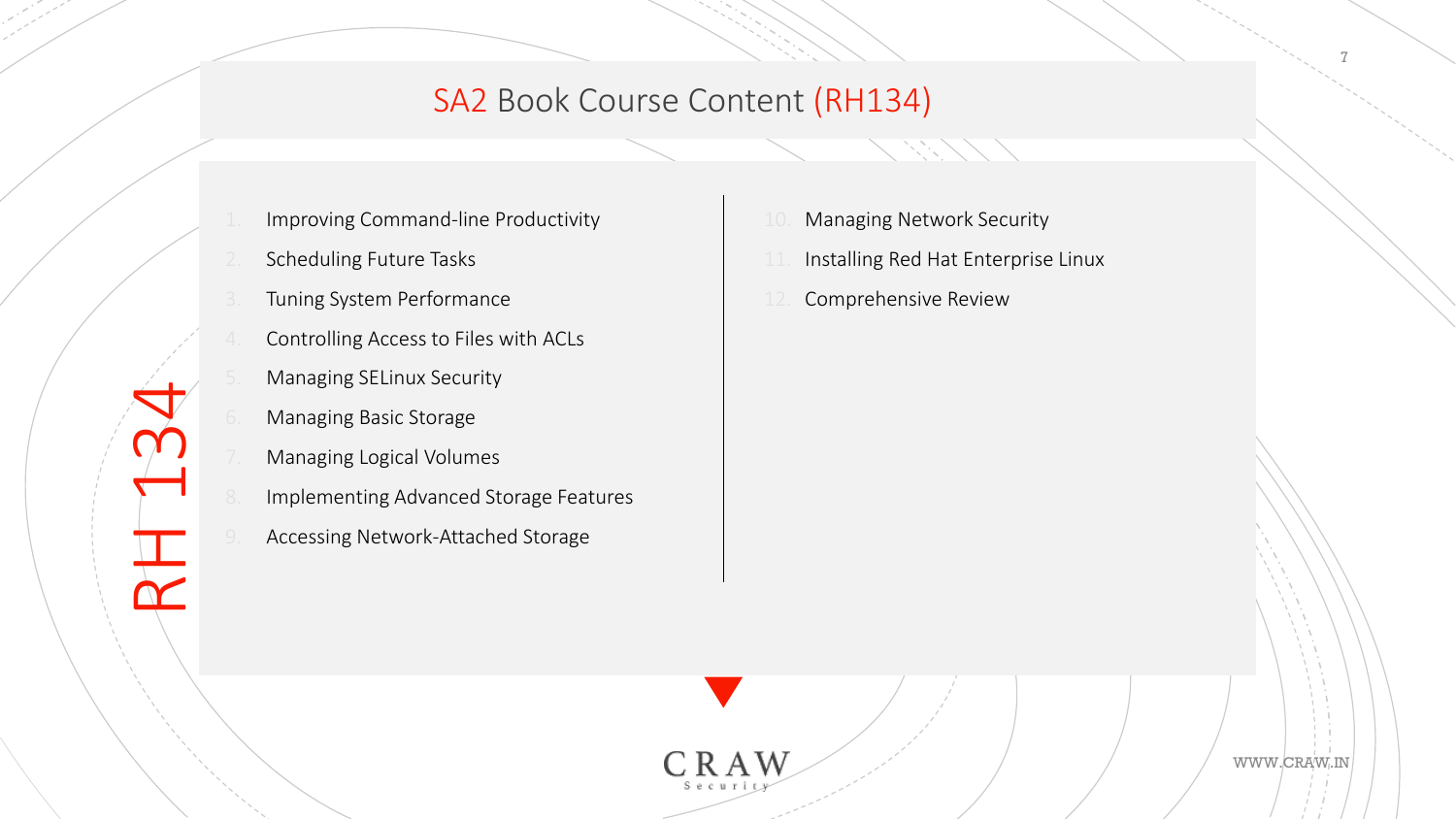#### RHCSA Exam Process

- The RHCSA Rapid Track course with exam (RH200) combines Red Hat System Administration I (RH124) and Red Hat System Administration II (RH134)
- The performance-based Red Hat Certified System Administrator (RHCSA) exam (EX200) tests your knowledge in areas of system administration common across a wide range of environments and deployment scenarios.
- This exam is based on Red Hat<sup>®</sup> Enterprise Linux<sup>®</sup> 8.2.



WWW.CRAW.IN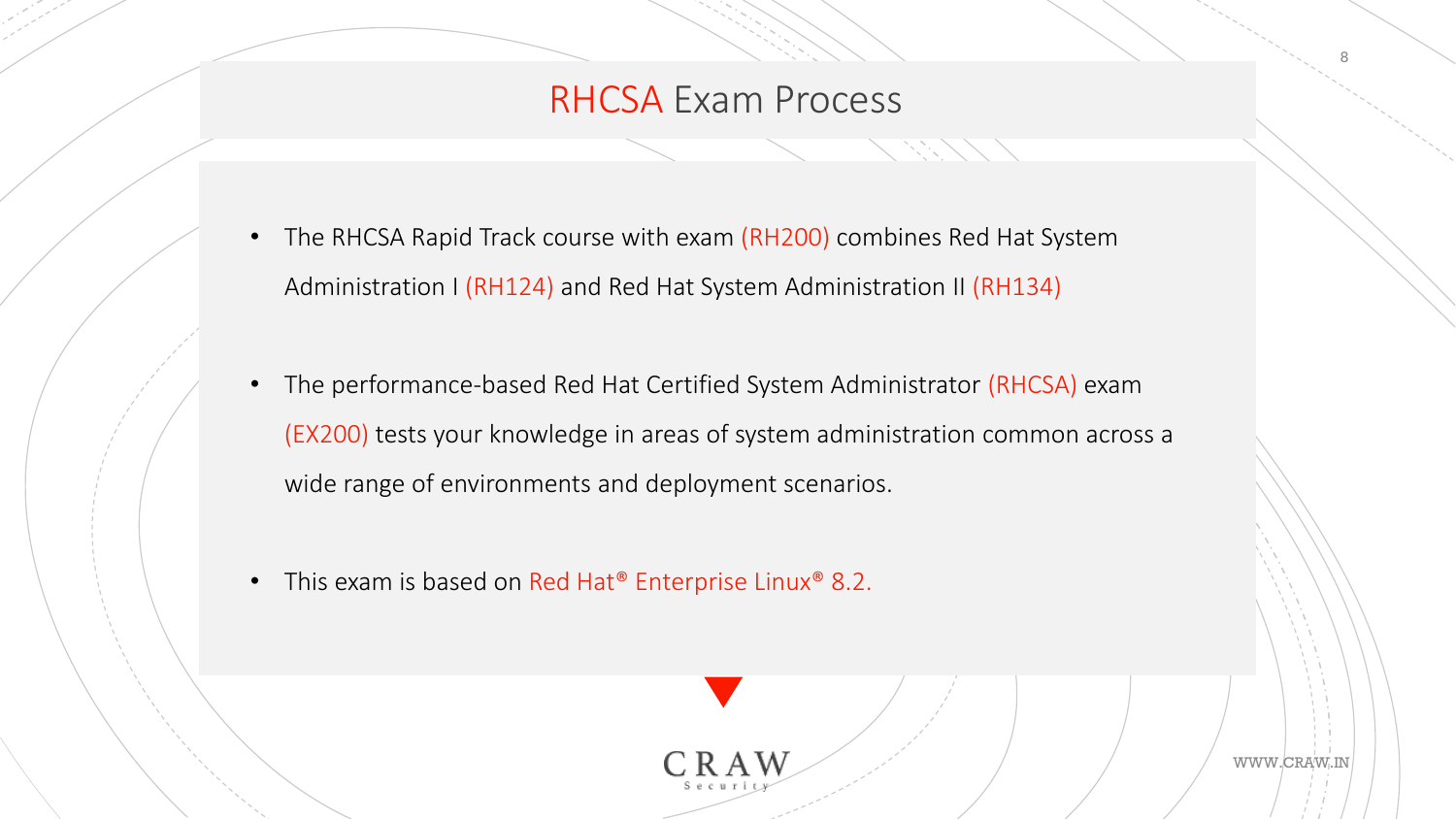### RHCSA Exam Format

- The Red Hat Certified System Administrator (RHCSA) exam is a hands-on, practical exam that requires you to undertake real-world tasks.
- Internet access is not provided during the in-person exam, and you will not be permitted to bring any hard copy or electronic documentation into the exam.
- This exam can also be taken virtually as part of our remote testing format.

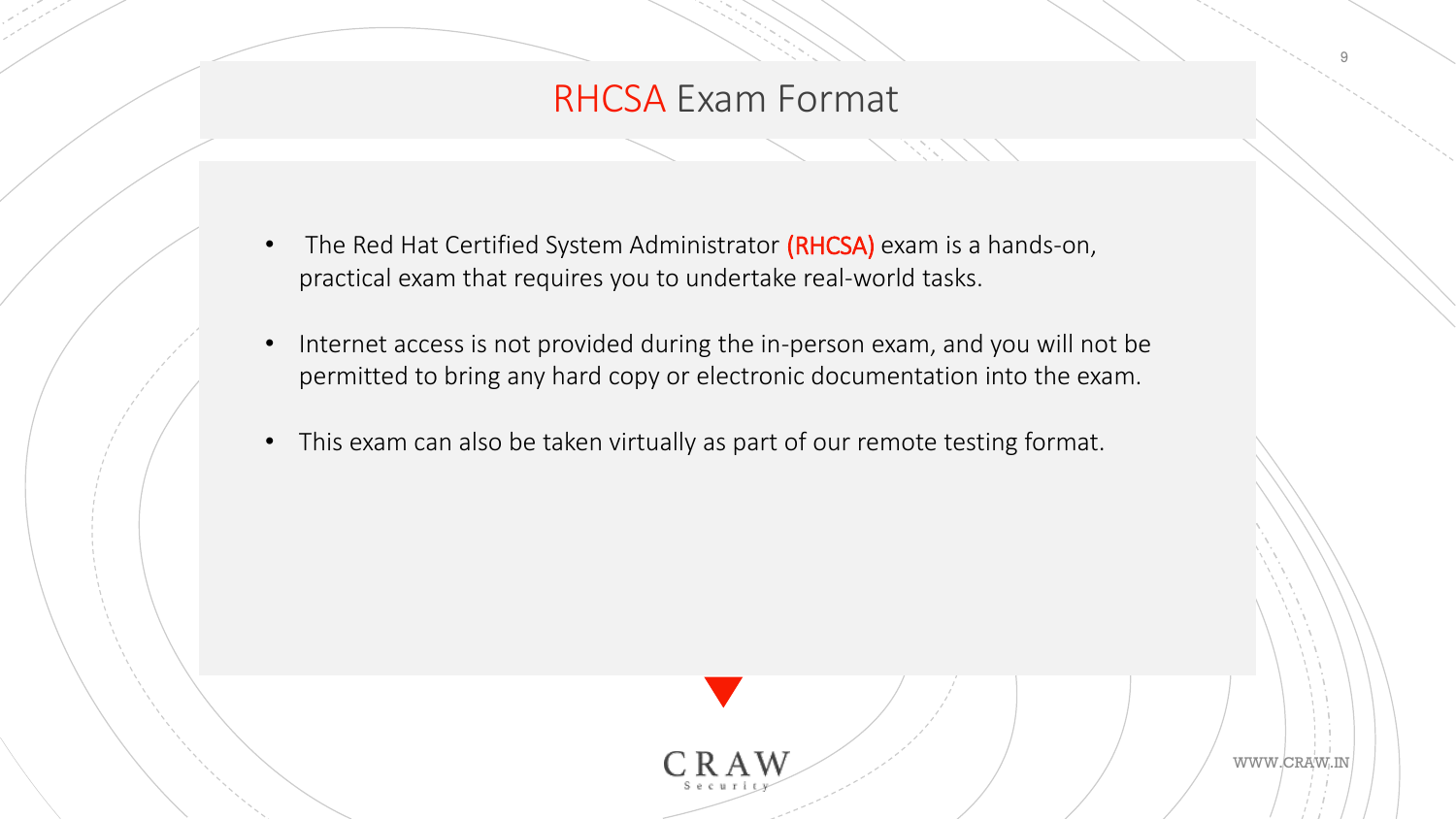## Scores & Reporting

- Official scores for exams come exclusively from Red Hat Certification Central. Red Hat does not authorize examiners or training partners to report results to candidates directly.
- Scores on the Red Hat Exam are usually reported within 3 business days.
- Exam results are reported as section scores.
- Red Hat does not report performance on individual items, nor will it provide additional information upon request.